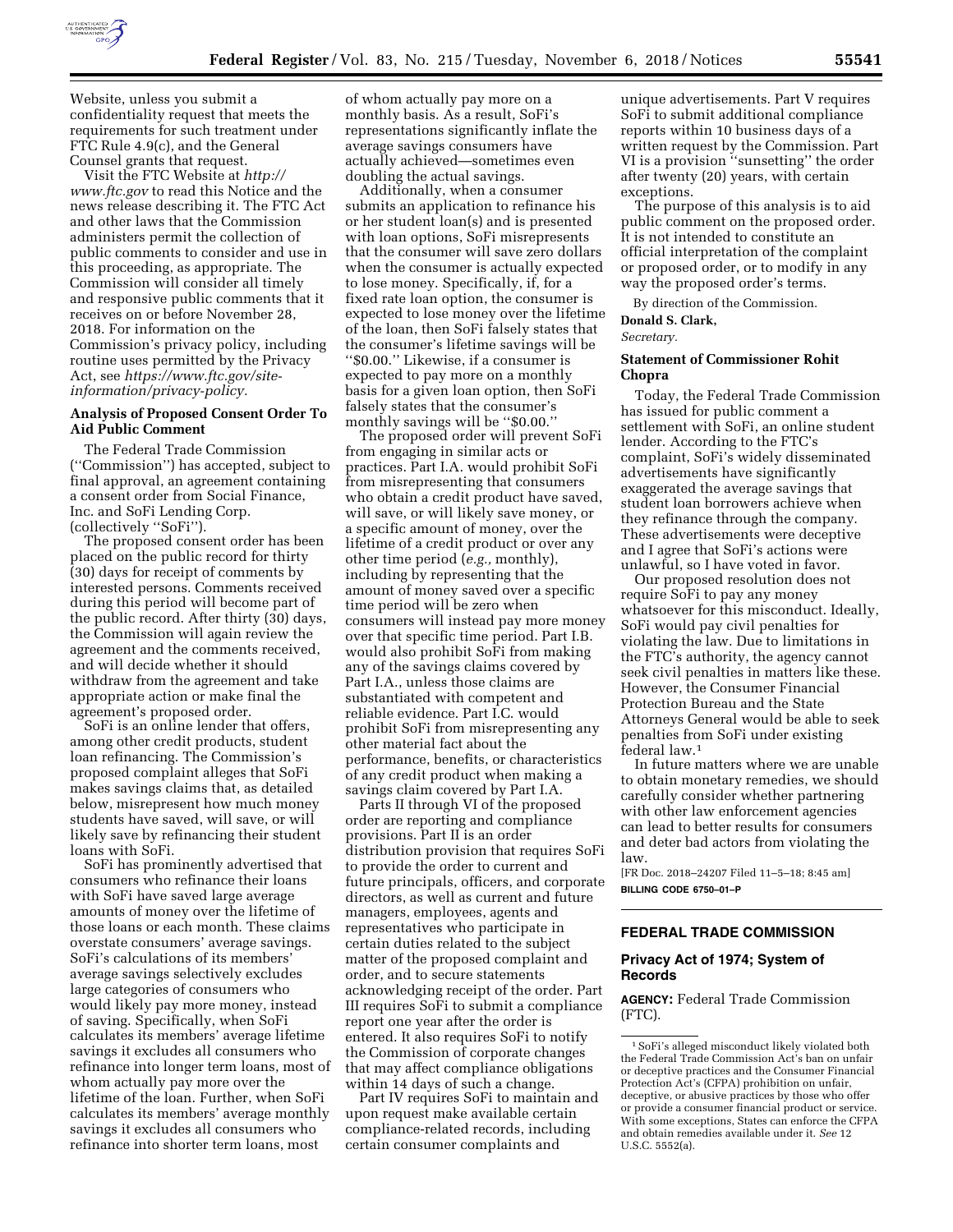**ACTION:** Notice of modified systems of records; correction.

**SUMMARY:** The FTC is making nonsubstantive technical corrections to Appendix I, which lists the authorized disclosures and routine uses applicable to all FTC Privacy Act systems of records. This action makes the notices for these systems of records clearer, more accurate, and up-to-date.

**DATES:** This modified systems of records shall become final and effective on November 6, 2018.

**FOR FURTHER INFORMATION CONTACT:** G. Richard Gold and Alex Tang, Attorneys (202–326–2424), Office of the General Counsel, FTC, 600 Pennsylvania Avenue NW, Washington, DC 20580.

**SUPPLEMENTARY INFORMATION:** To inform the public, the FTC publishes in the **Federal Register** and posts on its website a ''system of records notice'' (SORN) for each system of records that the FTC currently maintains within the meaning of the Privacy Act of 1974, as amended, 5 U.S.C. 552a (''Privacy Act'' or ''Act''). See *[https://www.ftc.gov/](https://www.ftc.gov/about-ftc/foia/foia-reading-rooms/privacy-act-systems)  [about-ftc/foia/foia-reading-rooms/](https://www.ftc.gov/about-ftc/foia/foia-reading-rooms/privacy-act-systems) [privacy-act-systems.](https://www.ftc.gov/about-ftc/foia/foia-reading-rooms/privacy-act-systems)* The Privacy Act protects records about individuals in systems of records collected and maintained by Federal agencies. (A system is not a ''system of records'' under the Act unless the agency maintains and retrieves records in the system by the relevant individual's name or other personally assigned identifier.) Each Federal agency, including the FTC, must publish a SORN that describes the records maintained in each of its Privacy Act systems, including the categories of individuals that the records in the system are about, where and how the agency maintains these records, and how individuals can find out whether an agency system contains any records about them or request access to such records, if any. The FTC, for example, maintains 40 systems of records under the Act. Some of these systems contain records about the FTC's own employees, such as personnel and payroll files, while other FTC systems contain records about members of the public, such as public comments, consumer complaints, or phone numbers submitted to the FTC's Do Not Call Registry.

The FTC's SORNs discussed in this notice apply only to the FTC's own Privacy Act record systems. They do not cover Privacy Act records that other Federal agencies may collect and maintain in their own systems. Likewise, the FTC's SORNs and the Privacy Act of 1974 do not cover records that private businesses or other non-FTC entities may collect about individuals, which may be covered by other privacy laws.

On June 12, 2008, the FTC republished and updated all of its SORNs, describing all of the agency's systems of records covered by the Privacy Act in a single document for ease of use and reference. 73 FR 33592. To ensure the SORNs remain accurate, FTC staff reviews each SORN on a periodic basis. As a result of this systematic review, the FTC made revisions to several of its SORNs on April 17, 2009 (74 FR 17863), August 27, 2010 (75 FR 52749), February 23, 2015 (80 FR 9460), and November 2, 2017 (82 FR 50871).

Based on a periodic review of its SORNs, the FTC is publishing two technical non-substantive revisions to Appendix I, which lists the routine uses that apply to all FTC SORNs. First, the FTC is updating the number of routine uses stated in the Appendix from ''(23)'' to ''(24).'' This conforming amendment was inadvertently omitted when the FTC, following Office of Management and Budget guidance, added a new routine use to this Appendix, relating to data breach notification, earlier this year. See 83 FR 39095 (Aug. 8, 2018). Second, the FTC is removing the current reference in the Appendix to the ''General Accounting Office'' and, in its place, adding that agency's current name, the ''Government Accountability Office'' (GAO). This correction reflects the change in GAO's legal name made by Congress several years ago, Public Law 108–271, 118 Stat. 811 (2004). In the same legislation, Congress made a conforming amendment to the Privacy Act of 1974 to authorize disclosures of Privacy Act records to the ''Government Accountability Office.'' See 5 U.S.C. 552a(b)(10).

The FTC is not substantively adding or amending any routine uses of its Privacy Act system records. The corrections to Appendix I described above are purely technical, and do not in any way modify the legal intent, operation, or effect of the routine uses set forth in that Appendix. Accordingly, the FTC is not required to provide prior public comment or notice to OMB or Congress for these technical amendments, which are final upon publication. See U.S.C. 552a(e)(11) and 552a(r); OMB Circular A–108, supra.

The FTC is reprinting the entire text of Appendix I for the public's benefit and convenience, to read as follows:

#### **APPENDIX I**

### **AUTHORIZED DISCLOSURES AND ROUTINE USES APPLICABLE TO ALL FTC PRIVACY ACT SYSTEMS OF RECORDS**

The Privacy Act allows the FTC to disclose its Privacy Act records in the following ways:

(1) Within the FTC, to FTC officers and employees who need the record to perform their duties;

(2) In response to a request for public disclosure under the Freedom of Information Act (FOIA);

(3) For any ''routine use'' compatible with the purpose for which the record was collected, as set forth in each system of records notice and in paragraphs (13)–(24) of this Appendix below;

(4) To the Bureau of the Census for purposes of planning or carrying out a census or survey or related activity under title 13 of the United States Code;

(5) To a recipient who has provided the agency with advance adequate written assurance that the record will be used solely as a statistical research or reporting record, and the record is to be transferred in a form that is not individually identifiable;

(6) To the National Archives and Records Administration as a record having sufficient historical or other value to warrant its continued preservation by the United States Government, or for evaluation by the Archivist of the United States or the designee of the Archivist to determine whether the record has such value;

(7) To another agency or to an instrumentality of any governmental jurisdiction within or under the control of the United States for a civil or criminal law enforcement activity if the activity is authorized by law, and if the head of the agency or instrumentality has made a written request to the agency which maintains the record specifying the particular portion desired and the law enforcement activity for which the record is sought;

(8) To a person pursuant to a showing of compelling circumstances affecting the health or safety of an individual if upon such disclosure notification is transmitted to the last known address of such individual;

(9) To either House of Congress, or, to the extent of a matter within its jurisdiction, any committee or subcommittee thereof, any joint committee of Congress or subcommittee of any such joint committee;

(10) to the Comptroller General, or any of his authorized representatives, in the course of the performance of the duties of the Government Accountability Office;